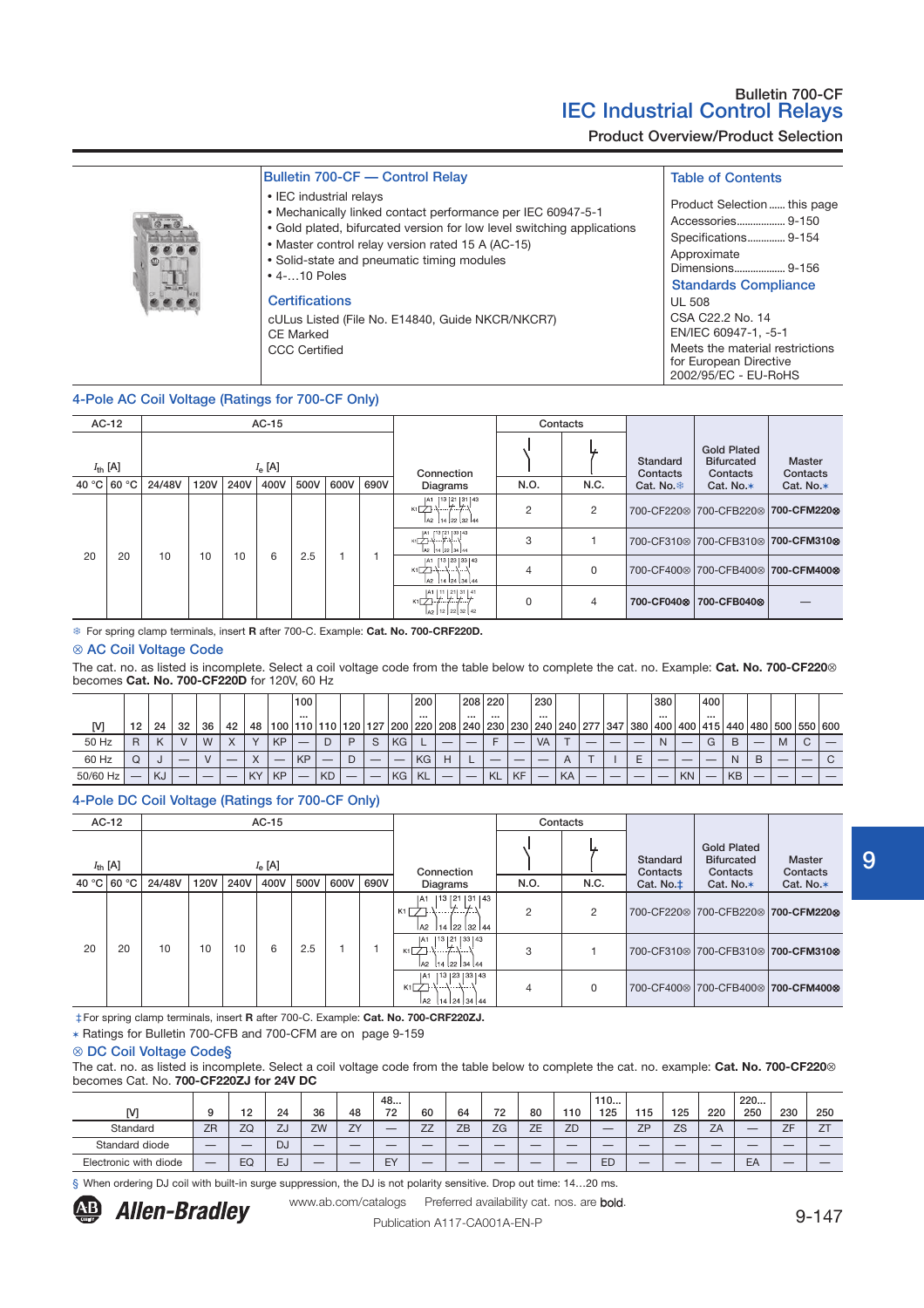# Bulletin 700-CF IEC Industrial Control Relays Product Selection

## 6- and 8-Pole Relays





### *Cat. No. 700-CFZ1420 Cat. No. 700-CFZ0530* Control Relays with Overlapping Side-Mounted Contacts

|          | AC-12<br>$I_{\text{th}}$ [A] |       |        |             |      | AC-15<br>$I_e$ [A] |      |      |      |                              |                                                                              |                                                   |                | Contacts |      | Overlapping<br>Side-<br>Mounted<br>Contacts |              |
|----------|------------------------------|-------|--------|-------------|------|--------------------|------|------|------|------------------------------|------------------------------------------------------------------------------|---------------------------------------------------|----------------|----------|------|---------------------------------------------|--------------|
|          | 40 °C                        | 60 °C | 24/48V | <b>120V</b> | 240V | 400V               | 500V | 600V | 690V | Left<br>Aux.                 | Relay<br>Arrangement                                                         | Right<br>Aux.                                     | N.O.           | N.C.     | N.O. | N.C.                                        | Cat. No.     |
| Main     | 20                           | 20    | 10     | 10          | 10   | 6                  | 2.5  | 1    |      |                              | 13   21   31   43<br> A1<br><u> 푸</u><br>プ⊩<br>14 22 32 44<br>A <sub>2</sub> | 71<br>$\frac{15}{6}$<br>۵\                        | 4              | 0        |      | 1                                           | 700-CFZ1510& |
| Relay    |                              |       |        |             |      |                    |      |      |      |                              | JA1 113 21 33 43<br>┵╌┵╌╌┷╌┙<br> A2  14  22  34  44                          | $\frac{7}{8}$ $\frac{15}{6}$                      | 3              |          |      | 1                                           | 700-CFZ14208 |
|          |                              |       |        |             |      |                    |      |      |      |                              | 13 21 31 43<br>لديرا .يرا  ان<br>la2<br>14 22 32 44                          | $\frac{7}{8}$ $\frac{15}{6}$                      | $\overline{2}$ | 2        |      | 1                                           | 700-CFZ13308 |
| Side     | 10                           |       | 6      | 6           | 5    | 3                  |      | 1    |      | $\frac{15}{6}$<br>7<br>a\    | A1   13   23   33   43<br>\\\\\\<br>A <sub>2</sub><br>14   24   34   44      | $\frac{7}{8}$ $\frac{15}{6}$                      | 4              | 0        | 2    | 2                                           | 700-CFZ26200 |
| Contacts |                              | 10    |        |             |      |                    | 1.6  |      |      | $\frac{7}{8}$ $\frac{15}{6}$ | A1  13   21   33   43<br>中小 大 · 大<br>A2 14 22 34 44                          | $\begin{array}{c} 7 \ 1 \ 5 \\ 8 \ 6 \end{array}$ | 3              |          | 2    | 2                                           | 700-CFZ25308 |
|          |                              |       |        |             |      |                    |      |      |      | $\frac{7}{9}$ $\frac{15}{6}$ | A1  13  21   31   43<br><del>۱۰۰٬۰۰</del><br>la2<br>14 22 32 44              | $\frac{7}{8}$ $\frac{15}{6}$<br>8/                | 2              | 2        | 2    | $\overline{2}$                              | 700-CFZ24408 |

## Control Relays with Standard Side-Mounted Contacts

|                  | AC-12<br>$I_{\text{th}}$ [A] |       |        |             |      | AC-15<br>$I_e$ [A] |      |                |      | Left                                  | Relay                                                                         | Right                                                   |                | Contacts       | Side-          | Standard<br>Mounted<br>Contacts |              |
|------------------|------------------------------|-------|--------|-------------|------|--------------------|------|----------------|------|---------------------------------------|-------------------------------------------------------------------------------|---------------------------------------------------------|----------------|----------------|----------------|---------------------------------|--------------|
|                  | 40 °C                        | 60 °C | 24/48V | <b>120V</b> | 240V | 400V               | 500V | 600V           | 690V | Aux.                                  | Arrangement                                                                   | Aux.                                                    | N.O.           | N.C.           | N.O.           | N.C.                            | Cat. No.     |
|                  |                              |       |        |             |      |                    |      |                |      |                                       | A1   13   23   33   43<br>r<br>la2<br>14 24 34 44                             | 3 <sub>1</sub><br>$\frac{1}{2}$<br>$4\%$                | 4              | 0              |                | $\overline{1}$                  | 700-CFZ0510& |
| Main<br>Relay    | 20                           | 20    | 10     | 10          | 10   | 6                  | 2.5  | 1              |      |                                       | 13   21   33   43<br>IA1<br>اد اد ۲<br> 14   22   34   44<br>A <sub>2</sub>   | 3 <sub>1</sub><br>L.<br>$^{\prime}$ 2<br>$\overline{4}$ | 3              | 1              |                | $\mathbf{1}$                    | 700-CFZ0420& |
|                  |                              |       |        |             |      |                    |      |                |      |                                       | 13 (21 ) 31   43<br> A1<br>$+ - -$<br>  14   22   32   44<br>la2              | 3 <sub>1</sub><br>$\downarrow_2$<br>$_4\backslash$      | $\overline{2}$ | $\overline{2}$ |                | 1                               | 700-CFZ03308 |
|                  |                              |       |        |             |      |                    |      |                |      | 3<br>$\sqrt{4}$<br>$\overline{c}$     | 13   23   33   43<br><b>IA1</b><br>1----1----1<br>A2<br>14 24 34 44           | 3 <sub>1</sub><br>$\frac{1}{2}$<br>$4^{\circ}$          | 4              | 0              | $\overline{c}$ | $\overline{c}$                  | 700-CFZ06200 |
| Side<br>Contacts | 10                           | 10    | 6      | 6           | 5    | 3                  | 1.6  | $\overline{1}$ |      | 3 <sup>1</sup><br>$\overline{2}$<br>4 | [13   21   33   43<br>IA1<br>バー・エーバー<br> 22 <br>A <sub>2</sub><br>14<br>34 44 | 3<br>$\frac{1}{2}$<br>$\overline{4}$                    | 3              | 1              | $\overline{2}$ | 2                               | 700-CFZ0530& |
|                  |                              |       |        |             |      |                    |      |                |      | 3 <sup>1</sup><br>$\mathcal{L}$       | [13 ] 21 [ 31 ] 43<br>IA1<br>$\overline{ }$<br>la2<br>22 32 44<br>14          | 3 <sub>1</sub><br>$\frac{1}{2}$<br>4                    | $\overline{2}$ | $\overline{2}$ | 2              | 2                               | 700-CFZ0440& |

#### ⊗ AC Coil Voltage Code

The cat. no. as listed is incomplete. Select a coil voltage code from the table below to complete the cat. no. Example: **Cat. No. 700- CFZ0510**⊗ becomes **Cat. No. 700-CFZ0510F**.

|          |    |           |    |    |    |           |           | 100             |           |   |     |     | 200                                             |          | 208 220   |           | 230                     |    |   |                          |         | 380      |           | 400 |             |   |   |                 |
|----------|----|-----------|----|----|----|-----------|-----------|-----------------|-----------|---|-----|-----|-------------------------------------------------|----------|-----------|-----------|-------------------------|----|---|--------------------------|---------|----------|-----------|-----|-------------|---|---|-----------------|
| [V]      | 12 | 24        | 32 | 36 | 42 | 48        | 100       | $\cdots$<br>110 | 110 120   |   | 127 |     | $\cdots$<br>  200   220   208   240   230   230 | $\cdots$ | $\cdots$  |           | $\cdots$<br>240 240 277 |    |   | 347                      | 380 400 | $\cdots$ |           |     | 400 415 440 |   |   | 480 500 550 600 |
| 50 Hz    | R  |           |    | W  |    | $\lambda$ | <b>KP</b> | _               |           | D | S   | KG. |                                                 |          |           |           | <b>VA</b>               |    | _ | $\overline{\phantom{a}}$ |         | N.       |           | G   | B           | – | M |                 |
| 60 Hz    |    |           |    |    |    |           |           | KP              |           |   |     |     | KG                                              |          |           |           |                         |    |   |                          |         |          |           |     | N           | B |   | C               |
| 50/60 Hz |    | <b>KJ</b> |    |    |    | <b>KY</b> | <b>KP</b> | –               | <b>KD</b> | _ | —   | KG  | KL                                              |          | <b>KL</b> | <b>KF</b> | –                       | KA |   | $\overline{\phantom{a}}$ |         |          | <b>KN</b> |     | <b>KB</b>   | _ |   |                 |



9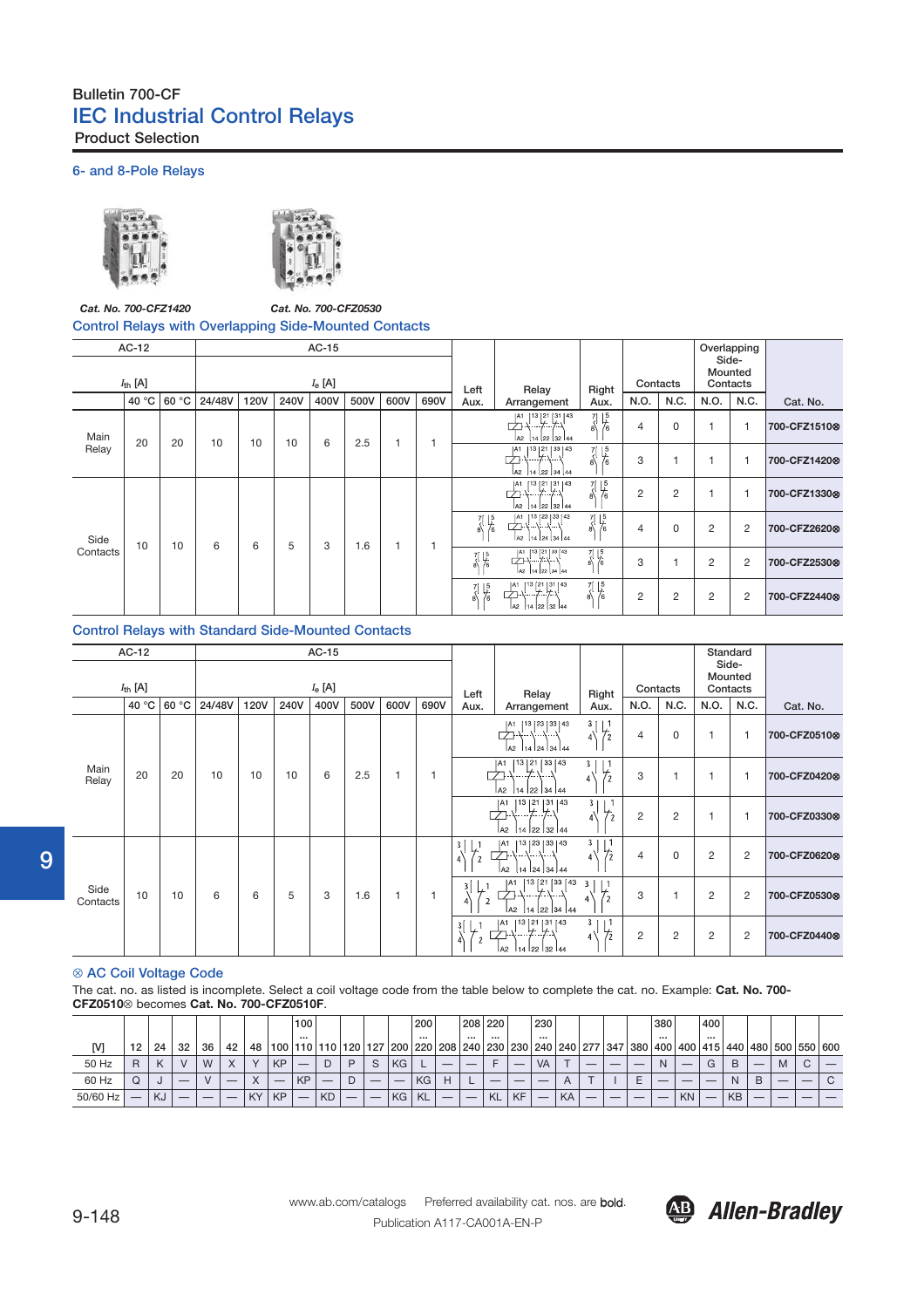# Bulletin 700-CF IEC Industrial Control Relays Assignment of Contacts

# Assignment of Contacts

Device Combinations in Accordance with IEC 60947-1 / -4-1

|                  | <b>Auxiliary Contact Blocks</b>             |         |                                                                                | Control Relays 700-CF (AC and DC Control)                           |                                                                   |
|------------------|---------------------------------------------|---------|--------------------------------------------------------------------------------|---------------------------------------------------------------------|-------------------------------------------------------------------|
|                  |                                             |         | 700-CF <sup>®220</sup>                                                         | 700-CF <sup>®310</sup>                                              | 700-CF8400                                                        |
|                  | Circuit Diagram                             | Control | A1  13  21  31  43<br><del>.</del> <del>.</del> \<br>K1<br> a2  14  22  32  44 | A1  13  21  33  43<br>. <del>. .</del><br>K1<br> a2  14  22  34  44 | A1  13  23  33  43<br>K1<br>----\----\----<br> A2  14  24  34  44 |
| Front Mounting * |                                             |         |                                                                                |                                                                     |                                                                   |
| 100-FA02         | [51 ] 61<br>52 62                           | AC/DC   | $22E + 02E = 24Y$                                                              | $31E + 02E = 33Y$                                                   | $40E + 02E = 42Y$                                                 |
| 100-FA11         | 153 61<br>∖……7<br>54 62                     | AC/DC   | $22E + 11E = 33Y$                                                              | $31E + 11E = 42Y$                                                   | $40E + 11E = 51Y$                                                 |
| 100-FA20         | 153 163<br>54 64                            | AC/DC   | $22E + 20E = 42Y$                                                              | $31E + 20E = 51Y$                                                   | $40E + 20E = 60Y$                                                 |
| 100-FA22         | 53   61   71   83<br>… ל…ל….<br>54 62 72 84 | AC/DC   | $22E + 22E = 44Y$                                                              | $31E + 22E = 53Y$                                                   | $40E + 22E = 62Y$                                                 |
| 100-FA31         | [53   61   73   83<br>54 62 74 84           | AC/DC   | $22E + 31E = 53Y$                                                              | $31E + 31E = 62Y$                                                   | $40E + 31E = 71Y$                                                 |
| 100-FA40         | 53   63   73   83<br>54 64 74 84            | AC/DC   | $22E + 40E = 62Y$                                                              | $31E + 40E = 71Y$                                                   | $40E + 40E = 80Y$                                                 |
| 100-FAL22        | 53  61  75  87<br>54 62 76 88               | AC/DC   | $22E + L22E = L44Y$                                                            | $31E + L22E = L53Y$                                                 | $40E + L22E = L62Y$                                               |

✶ Control relay and auxiliary contact block AC/DC max. 4 N. C.

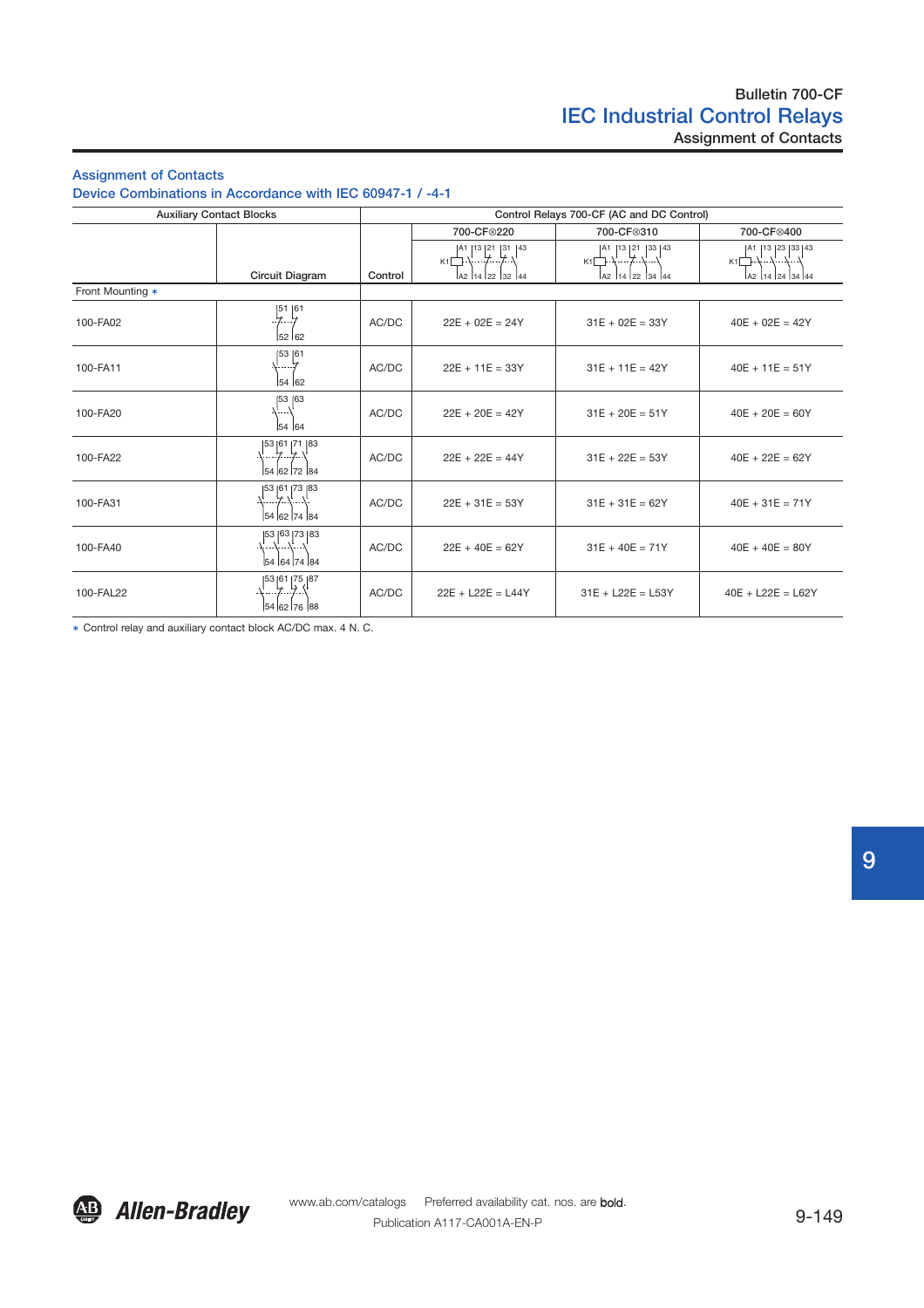Accessories

Auxiliary Contacts

|                |                                                                                                                                                                                                                                      |                |          |                                                                                                                                                                                                                                                                                                                                                                                                                   | For Use | Standard<br>Contacts <sup>®</sup> | <b>Bifurcated</b><br>Contacts |
|----------------|--------------------------------------------------------------------------------------------------------------------------------------------------------------------------------------------------------------------------------------|----------------|----------|-------------------------------------------------------------------------------------------------------------------------------------------------------------------------------------------------------------------------------------------------------------------------------------------------------------------------------------------------------------------------------------------------------------------|---------|-----------------------------------|-------------------------------|
|                | Description                                                                                                                                                                                                                          | N.O.           | N.C.     | <b>Connection Diagrams</b>                                                                                                                                                                                                                                                                                                                                                                                        | With    | Cat. No.                          | Cat. No.                      |
|                |                                                                                                                                                                                                                                      | 0              | 2        | $\frac{151}{7}$ $\frac{61}{7}$<br>[53]61                                                                                                                                                                                                                                                                                                                                                                          |         | 100-FA02                          | 100-FAB02                     |
|                |                                                                                                                                                                                                                                      | 1              |          | $\leftarrow$                                                                                                                                                                                                                                                                                                                                                                                                      |         | 100-FA11                          | 100-FAB11                     |
|                |                                                                                                                                                                                                                                      | $\overline{2}$ | 0        | 54 62<br>$152$ 62<br>$-FA11$<br>$-FAO2$                                                                                                                                                                                                                                                                                                                                                                           |         | 100-FA20                          | 100-FAB20                     |
|                |                                                                                                                                                                                                                                      | 1L             | 1L       | 53  63                                                                                                                                                                                                                                                                                                                                                                                                            |         | 100-FAL11                         |                               |
| $\overline{a}$ |                                                                                                                                                                                                                                      | 0              | 4        | $\left\{ \begin{matrix} 57 & 65 \\ 7 & 7 \end{matrix} \right\}$<br>オーバ                                                                                                                                                                                                                                                                                                                                            |         | 100-FA04                          | 100-FAB04                     |
|                |                                                                                                                                                                                                                                      | 1              | 3        | $\frac{1}{58}$ $66$<br>54 64<br>$-FA20$<br>$-FAL11$                                                                                                                                                                                                                                                                                                                                                               |         | 100-FA13                          | 100-FAB13                     |
|                | Auxiliary Contact Blocks for Front Mounting :<br>2- and 4-pole                                                                                                                                                                       | $\overline{2}$ | 2        |                                                                                                                                                                                                                                                                                                                                                                                                                   |         | 100-FA22                          | 100-FAB22                     |
|                | Quick and easy mounting without tools                                                                                                                                                                                                | 3              |          | $\frac{51}{4}$ $\frac{61}{4}$ $\frac{71}{4}$ $\frac{81}{4}$<br>$\frac{153}{2}$ $\frac{61}{2}$ $\frac{171}{2}$ $\frac{81}{2}$                                                                                                                                                                                                                                                                                      |         | 100-FA31                          | 100-FAB31                     |
|                | Electronic-compatible contacts down to 17V, 5 mA<br>Mechanically linked performance between N.O. and                                                                                                                                 | $\overline{4}$ | $\Omega$ | 52 62 72 82<br>54 62 72 82<br>$-FAO4$<br>$-FA13$                                                                                                                                                                                                                                                                                                                                                                  |         | 100-FA40                          | 100-FAB40                     |
|                | N.C. poles and to the main relay poles (except for L<br>types)<br>Models with equal function with several terminal<br>numbering choices<br>1L = Late break N.C./early make N.O.<br>Bifurcated version for switching down to 5V, 3 mA | $1 + 1$        | $1+1$    | $\left[\begin{smallmatrix} 53 & 61 & 71 & 83 \end{smallmatrix}\right]$<br>$\left[\begin{array}{c} 1^3 \\ 2^1 \end{array}\right]^{21}$<br>54 62 72 84<br>14 22 32 44<br>$-FA22$<br>$-FB22$<br>$\frac{1}{2}$ 53 [61 ] 73 [83]<br>54 62 74 84<br>$-FA31$<br>[53   63   73   83<br>$\left[\begin{matrix} 53 & 61 & 75 & 87 \ 7 & 7 & 87 \end{matrix}\right]$<br>154 162 176 188<br>54 64 74 84<br>$-FAL22$<br>$-FA40$ | 700-CF  | 100-FAL22                         |                               |

For spring clamp terminals, insert **CR** after 100-. Example: **Cat. No. 100-CRFA02.**

| Description                                                                                                                                                                                                                                                                   | N.O.           | N.C. | <b>Connection Diagrams</b>                                                                                                                                                                                                                                                                                                                      | For Use With | Cat. No.  |
|-------------------------------------------------------------------------------------------------------------------------------------------------------------------------------------------------------------------------------------------------------------------------------|----------------|------|-------------------------------------------------------------------------------------------------------------------------------------------------------------------------------------------------------------------------------------------------------------------------------------------------------------------------------------------------|--------------|-----------|
|                                                                                                                                                                                                                                                                               | $\Omega$       |      | $\int_{\bar{v}}^{3}$                                                                                                                                                                                                                                                                                                                            |              | 100-SA01  |
|                                                                                                                                                                                                                                                                               |                | 0    |                                                                                                                                                                                                                                                                                                                                                 |              | 100-SA10  |
|                                                                                                                                                                                                                                                                               | 0              | 2    | $\frac{4}{\epsilon}$<br>$\overline{2}$                                                                                                                                                                                                                                                                                                          |              | 100-SA02  |
| <b>Auxiliary Contact Blocks for Side Mounting</b>                                                                                                                                                                                                                             |                |      | $-SAO1$<br>$-SA10$                                                                                                                                                                                                                                                                                                                              |              | 100-SA11  |
| without Sequence Terminal Designations:                                                                                                                                                                                                                                       | $\overline{2}$ | 0    |                                                                                                                                                                                                                                                                                                                                                 |              | 100-SA20  |
| 1- and 2-pole<br>Two-way numbering for right or left mounting on the<br>contactor<br>Quick and easy mounting without tools<br>Electronic-compatible contacts down to 17V, 10 mA<br>Mirror contact performance to the main relay poles<br>1L = Late break N.C./early make N.O. | 1L             | 1L   | $\left \frac{3}{\nu}\right \frac{1}{\zeta}$<br>$\vert \vec{\xi} \vert$<br>\-----<br>$\frac{2}{1}$<br>$\frac{2}{3}$<br>$\cdot \frac{4}{\epsilon}$<br>$-SAO2$<br>$-SA11$<br>$\sqrt{\frac{3}{v}}$<br>$\overline{8}$<br>$\overline{9}$<br>-4----<br>$\frac{1}{2}$<br>$\frac{8}{1}$<br>$\frac{4}{\epsilon}$<br>$1\frac{6}{9}$<br>$-SA20$<br>$-SAL11$ | 700-CF       | 100-SAL11 |

‡ For maximum no. of contacts: Refer to the following tables.

|                 |                              |                              |                               |                               | 700-CF (AC and DC electronic coils), vertical mounting, 60 °C > |                                           |                                                       |
|-----------------|------------------------------|------------------------------|-------------------------------|-------------------------------|-----------------------------------------------------------------|-------------------------------------------|-------------------------------------------------------|
| Cat. No.<br>700 | Max.<br>N.O.<br>Side<br>Aux. | Max.<br>N.C.<br>Side<br>Aux. | Max.<br>N.O.<br>Front<br>Aux. | Max.<br>N.C.<br>Front<br>Aux. | Max.<br>N.O.<br>$Front +$<br>Side<br>Aux.                       | Max.<br>N.C.<br>$Front +$<br>Side<br>Aux. | Max.<br>$N.O. +$<br>N.C.<br>$Front +$<br>Side<br>Aux. |
| <b>CF400</b>    | 2                            |                              | 4                             | 4                             | 6                                                               |                                           | 8                                                     |
| CF310           | 2                            | $4\bar{\S}$                  | 4                             | $4 -$                         | 6                                                               | 5                                         | 8                                                     |
| <b>CF220</b>    | 4                            | $4\overline{\S}$             | 4                             | $\overline{2}$                | 8                                                               | 5                                         | 8                                                     |
| CF040           | 2                            | $\overline{2}$               | 4                             | 0                             | 6                                                               | 2                                         | 6                                                     |

§ With no front auxiliary contacts installed. Otherwise 3 N.C. Maximum

♣ With no side auxiliary contacts installed. Otherwise 3 N.C. Maximum

➤ For other operating conditions, please contact your local Rockwell Automation sales office or Allen-Bradley distributor.

700-CF (DC conventional coils), vertical mounting, 60 ℃ ≻ Cat. No. 700… Max. N.O. Side Aux. Max. N.C. **Side** Aux. Max. N.O. Front Aux. Max. N.C. Front Aux. Max. N.O. Front + Side Aux. Max. N.C. Front + Side Aux. Max. N.O. + N.C. Front + Side Aux. CF400 2 2 4 4 4 6 5 8 CF310 2 2 4 4 4 6 5 8 CF220 2 2 4 2 6 4 8

♣ With no side auxiliary contacts installed. Otherwise 3 N.C. Maximum

➤ For other operating conditions, please contact your local Rockwell Automation sales office or Allen-Bradley distributor.



9

 $\overline{a}$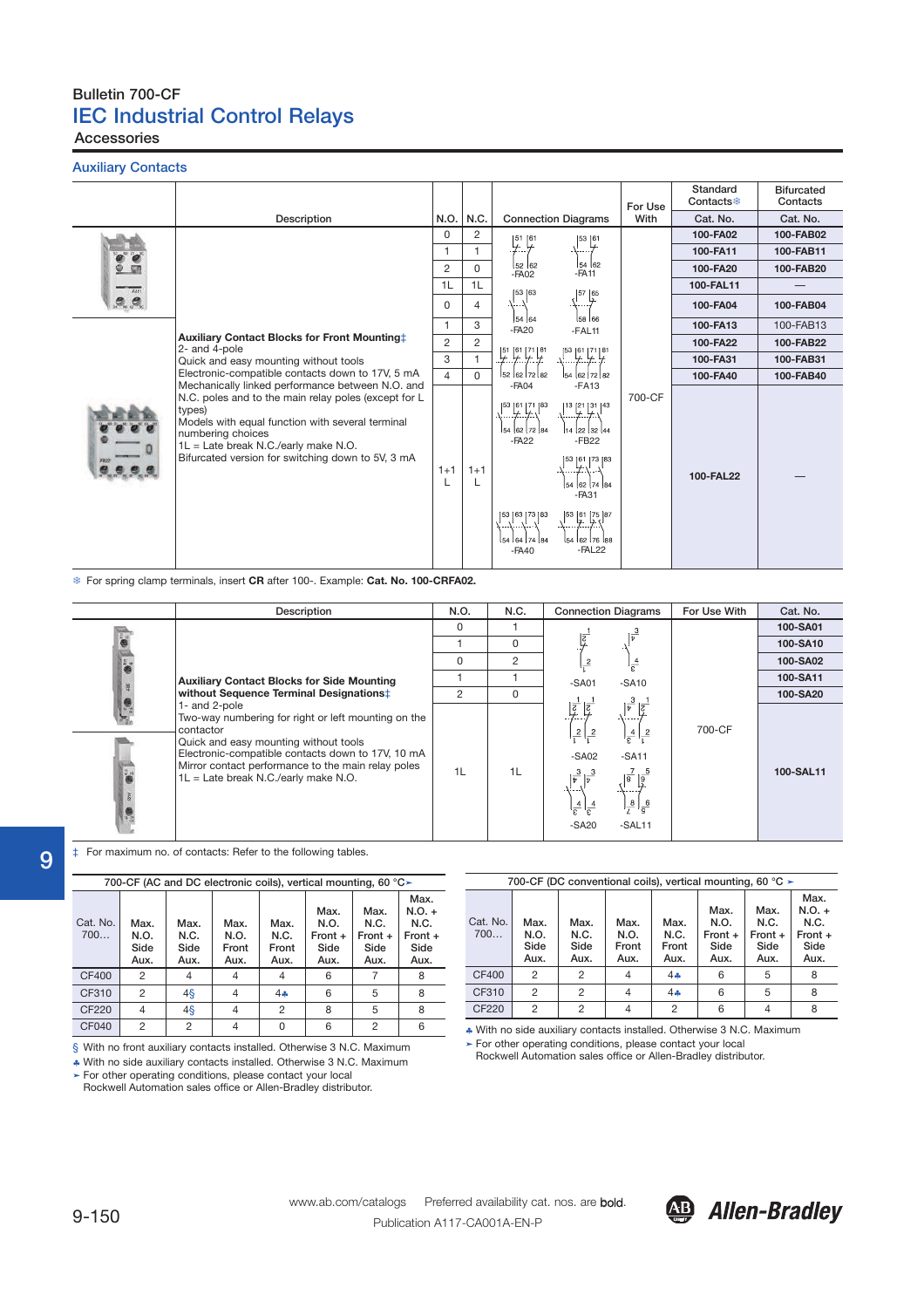Accessories

| <b>Control Modules</b> |                                                                                                                                                                                                |                               |                                                      |                    |                     |                                                                           |                           |
|------------------------|------------------------------------------------------------------------------------------------------------------------------------------------------------------------------------------------|-------------------------------|------------------------------------------------------|--------------------|---------------------|---------------------------------------------------------------------------|---------------------------|
|                        | <b>Description</b>                                                                                                                                                                             | Connection<br>Diagrams        | <b>Reset Time</b>                                    | Repeat<br>Accuracy | Delay               | For Use With                                                              | Cat. No.                  |
|                        | Pneumatic Timing Modules* ON-Delay<br>Pneumatic timing element contacts<br>switch after the delay time. The contacts<br>on the main control relay continue to<br>operate without delay.        | $\frac{1}{2}$<br>68 56        | $2590$ ms<br>for AC Coils<br>4785 ms<br>for DC coils | $+/-10%$           | 0.330 s<br>1.8180 s | 700-CF all*                                                               | 100-FPTA30<br>100-FPTA180 |
|                        | <b>Pneumatic Timing Modules OFF-Delay</b><br>Pneumatic timing element contacts<br>switch after the delay time. The contacts<br>on the main control relay continue to<br>operate without delay. | 65 157<br>66 58               |                                                      |                    | 0.330 s<br>1.8180 s |                                                                           | 100-FPTB30<br>100-FPTB180 |
|                        | Electronic Timing Modules - On-Delay<br>Delay of the control relay coil assembly.<br>The control relay is energized at the end                                                                 | L.<br>$s\rightarrow$<br>K1MLZ | $100$ ms                                             | $+/-1%$            | $0.13$ s            | 700-CF<br>110240V AC<br>110250V DC<br>coils<br>700-CF<br>2448VDC<br>coils | 100-ETA3                  |
|                        |                                                                                                                                                                                                |                               |                                                      |                    | 130s<br>10180 s     |                                                                           | 100-ETA30<br>100-ETA180   |
|                        |                                                                                                                                                                                                |                               |                                                      |                    | $0.13$ s            |                                                                           | 100-ETAZJ3                |
|                        | of the delay time.                                                                                                                                                                             |                               |                                                      |                    | 130s                |                                                                           | 100-ETAZJ30               |
|                        |                                                                                                                                                                                                | A1<br>A1 (K1M)                |                                                      |                    | 10180 s             |                                                                           | 100-ETAZJ180              |
|                        |                                                                                                                                                                                                | $s -$                         |                                                      |                    | $0.33$ s            | 700-CF                                                                    | 100-ETB3                  |
| <b>CONTRACTOR</b>      | Electronic Timing Modules - Off-Delay                                                                                                                                                          |                               |                                                      |                    | 130s                | 110240V AC                                                                | 100-ETB30                 |
|                        | Delay of the control relay coil assembly.                                                                                                                                                      |                               |                                                      |                    | 10180 s             | coils                                                                     | 100-ETB180                |
|                        | After interruption of the control signal, the<br>control relay is deenergized at the end of<br>the delay time.                                                                                 | $K1M\Box$ A1                  | $100$ ms                                             | $+/-1%$            | 0.33 s              | 700-CF<br><b>24V AC</b><br>coils                                          | 100-ETBKJ3                |
|                        |                                                                                                                                                                                                | -N I                          |                                                      |                    | 130s                |                                                                           | 100-ETBKJ30               |
| Cat. No. 100-ETB30     |                                                                                                                                                                                                | A1 (K1M)                      |                                                      |                    | 10180 s             |                                                                           | 100-ETBKJ180              |

✶ On-Delay modules cannot be used with side-mounted auxiliary contacts on DC coil relays.

|                  | <b>Description</b>                                                                                                                                                                                                    | Connection<br><b>Diagrams</b>                                                                                                                         | For Use With            | Cat. No.              |
|------------------|-----------------------------------------------------------------------------------------------------------------------------------------------------------------------------------------------------------------------|-------------------------------------------------------------------------------------------------------------------------------------------------------|-------------------------|-----------------------|
| Cat. No. 100-FL0 | <b>Mechanical Latch</b><br>Following relay latching, the relay coil is immediately de-energized (off)<br>by the N.C. auxiliary contact (65-66).<br>Electrical or manual release<br>1 N.O. + 1 N.C. auxiliary contacts | $L1 - /L +$<br>-EA<br>[57 65<br>13<br>58 66<br>: 14<br>IE1<br>$K1M \stackrel{[AA]}{\overbrace{2\cdots}}$<br>المستشاب<br>AA2<br><b>E2</b><br>$N - / L$ | 700-CF with AC<br>coils | 100-FL11 <sup>®</sup> |

|                                                 | Description                                                          |                           |                     |                            | Cat. No. <sup>฿</sup> |
|-------------------------------------------------|----------------------------------------------------------------------|---------------------------|---------------------|----------------------------|-----------------------|
|                                                 |                                                                      | 2448V<br>50/60 Hz         | FГ                  | 700-CF<br>with AC<br>coils | 100-FSC48             |
|                                                 | <b>RC Module</b><br><b>AC Operating</b><br>Mechanism                 | 110280V<br>50/60 Hz       | -N-<br>$\mathbf{L}$ |                            | 100-FSC280            |
|                                                 |                                                                      | 380480V<br>50/60 Hz       |                     |                            | 100-FSC480            |
| <b>Surge Suppressors</b>                        |                                                                      | 1255V AC/<br>1277V DC     |                     | 700-CF all                 | 100-FSV55             |
| For limitation of coil<br>switching transients. | <b>Varistor Module</b><br><b>AC/DC Operating</b>                     | 56136V AC/<br>78180VDC    |                     |                            | 100-FSV136            |
| Plug-in, coil mounted                           | Mechanism                                                            | 137277V AC/<br>181350V DC |                     |                            | 100-FSV277            |
|                                                 |                                                                      | 278575V AC                |                     |                            | 100-FSV575            |
|                                                 | Diode Module<br>DC Operating<br>Mechanism<br>Dropout Time<br>7095 ms | 12250V DC                 |                     | 700-CF<br>with DC<br>coils | 100-FSD250            |

For spring clamp terminals, insert **CR** after 100-. Example: **Cat. No. 100-CRFSC48.**

#### ⊗ Coil Voltage Code

The cat. no. as listed is incomplete. Select a coil voltage code from the table below to complete the cat. no. Example: **Cat. No. 100-FL11**⊗ becomes **Cat. No. 100-FL11J**.‡

| <b>IVI</b> | 24                         | 48 | 100                      | 110 | 120 | 230240 | 240 | 277 | 380400                   | 400415 | 440            | 480 |
|------------|----------------------------|----|--------------------------|-----|-----|--------|-----|-----|--------------------------|--------|----------------|-----|
| 50 Hz      | $\overline{1}$<br>$\cdots$ |    | <b>IZE</b><br><b>NF</b>  |     |     | VA     |     | $-$ |                          |        |                | $-$ |
| 60 Hz      |                            |    | $\overline{\phantom{a}}$ |     |     |        |     |     | $\overline{\phantom{a}}$ |        | $\blacksquare$ |     |

‡ For special voltages, consult your local Rockwell Automation sales office or Allen-Bradley distributor.



Allen-Bradley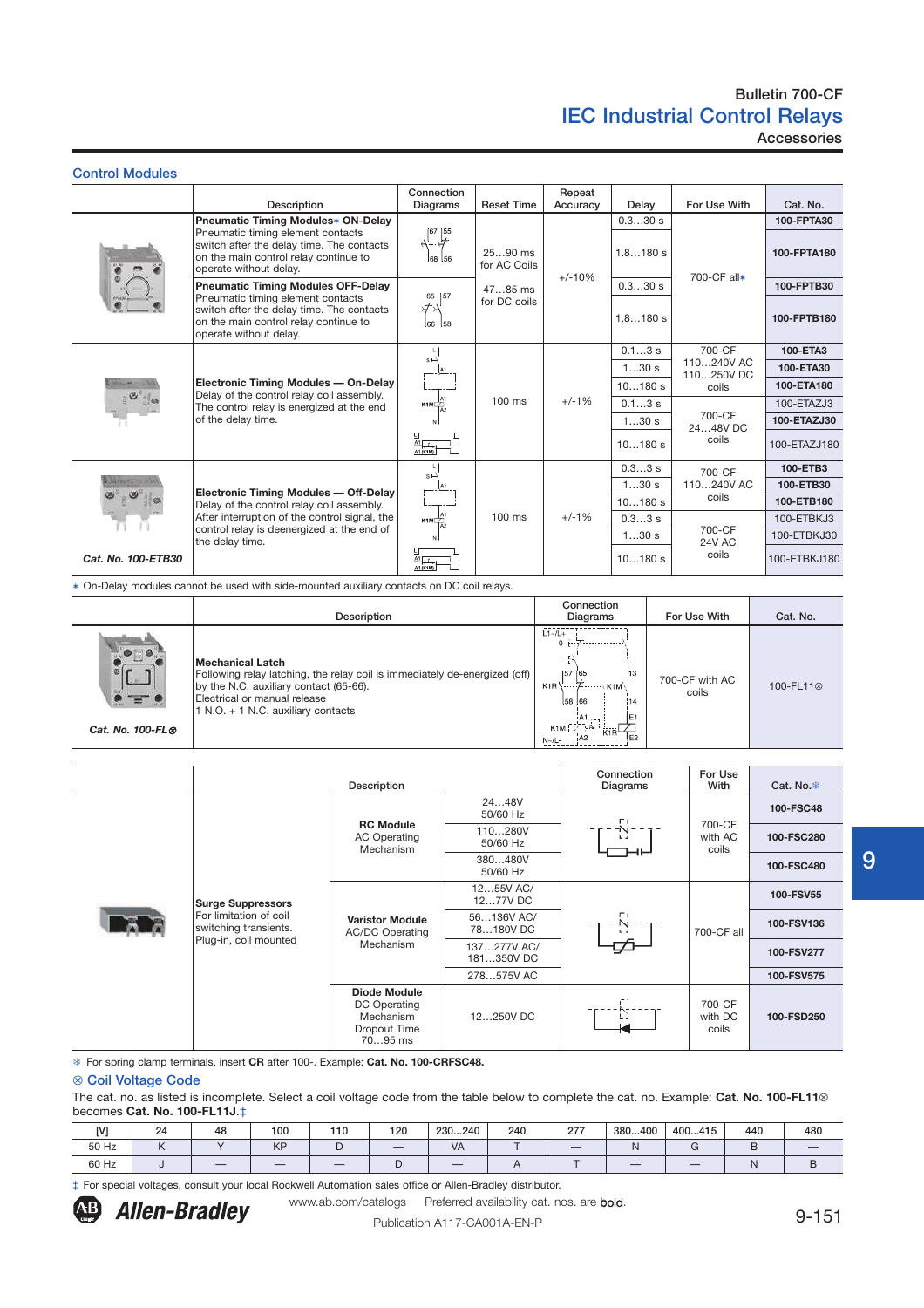Accessories

|                   |                                                                               | <b>Description (Relays)</b>                                                            |  |                                                                                               | Connection<br>Diagrams    |                                             | For Use With<br>(Relays)                      | Cat. No.                                      |  |
|-------------------|-------------------------------------------------------------------------------|----------------------------------------------------------------------------------------|--|-----------------------------------------------------------------------------------------------|---------------------------|---------------------------------------------|-----------------------------------------------|-----------------------------------------------|--|
|                   | DC Interface (electronic)                                                     | Interface between the DC control signal (PLC)<br>and the AC operating mechanism of the |  | Input:<br>1830V DC<br>Output:<br>110240V AC                                                   | L<br>A0 E2 E1             |                                             |                                               | $100 - JE$                                    |  |
|                   | control relay.<br>Control (input) voltage<br>12V DC<br>1830V DC (24V nominal) |                                                                                        |  | Input:<br>12V DC<br>Output:<br>110240V AC                                                     | $\frac{ A1 }{ A2 }$<br>N. |                                             | 700-CF with<br>110240V AC<br>coils            | 100-JE12                                      |  |
| Cat. No. 100-JE   | 48V DC<br>Requires no additional surge suppression on<br>the relay coils      |                                                                                        |  | Input:<br>ப<br>48V <sub>DC</sub><br>E1<br>Output:<br>A1<br>110240V AC<br>$E1, E2 = DC$ Signal |                           |                                             |                                               | 100-JE48                                      |  |
|                   |                                                                               |                                                                                        |  | Cat. No. 100-JE                                                                               |                           |                                             | Cat. No. 100-JE12                             | Cat. No. 100-JE48                             |  |
|                   |                                                                               |                                                                                        |  | Electrical                                                                                    |                           |                                             |                                               |                                               |  |
|                   | Input Voltage                                                                 |                                                                                        |  | 24V DC                                                                                        |                           |                                             | 12V DC                                        | 48V DC                                        |  |
|                   | Input Voltage Range                                                           |                                                                                        |  | 1830V DC                                                                                      |                           |                                             | 612V DC                                       | 3548V DC                                      |  |
|                   | Output Voltage                                                                |                                                                                        |  | 110240V AC                                                                                    |                           | 110240V AC                                  |                                               | 110240V AC                                    |  |
|                   | Power Consumption                                                             |                                                                                        |  | 0.10.4 W                                                                                      |                           | $0.020.12$ W                                |                                               | 0.20.5 W                                      |  |
| Minimum Actuation |                                                                               |                                                                                        |  | 5V DC, 2 mA DC                                                                                |                           |                                             | 5V DC, 2 mA DC                                | 5V DC, 2 mA DC                                |  |
|                   |                                                                               |                                                                                        |  | <b>Mechanical</b>                                                                             |                           |                                             |                                               |                                               |  |
|                   | <b>Finger Protection</b>                                                      |                                                                                        |  | <b>IP20</b>                                                                                   |                           |                                             | <b>IP20</b>                                   | <b>IP20</b>                                   |  |
|                   | Pickup Time                                                                   |                                                                                        |  | $010$ ms + pickup time<br>of the<br>contactor                                                 |                           |                                             | $010$ ms + pickup time<br>of the<br>contactor | $010$ ms + pickup time<br>of the<br>contactor |  |
|                   | Dropout Time                                                                  |                                                                                        |  | $010$ ms + dropout time<br>of the contactor                                                   |                           | $010$ ms + dropout time<br>of the contactor |                                               | $010$ ms + dropout time<br>of the contactor   |  |
|                   | Max. Cycles Per Second                                                        |                                                                                        |  | $2*$                                                                                          |                           | $2*$                                        |                                               | $2*$                                          |  |
|                   | Isolation/Breakdown Voltage                                                   |                                                                                        |  | In: 50V, Out: 250V                                                                            |                           | In: 50V, Out: 250V                          |                                               | In: 50V, Out: 250V                            |  |
|                   | Rated Impulse Withstand Voltage                                               |                                                                                        |  | 4 kV                                                                                          |                           |                                             | 4 kV                                          | 4 kV                                          |  |
|                   |                                                                               |                                                                                        |  | Environmental                                                                                 |                           |                                             |                                               |                                               |  |
|                   | Ambient Temperature Range                                                     |                                                                                        |  | $-2560 °C$                                                                                    |                           |                                             | $-2560 °C$                                    | $-2560 °C$                                    |  |
|                   | Storage Temperature Range                                                     |                                                                                        |  | $-50+80$ °C                                                                                   |                           |                                             | $-5080 °C$                                    | $-5080 °C$                                    |  |
|                   | Operating Life                                                                |                                                                                        |  | 100+ million ops                                                                              |                           |                                             | 100+ million ops                              | 100+ million ops                              |  |
|                   |                                                                               |                                                                                        |  | Construction                                                                                  |                           |                                             |                                               |                                               |  |
|                   | Flexible wire                                                                 | 1 Wire                                                                                 |  | $0.52.5$ mm <sup>2</sup>                                                                      |                           |                                             | $0.52.5$ mm <sup>2</sup>                      | $0.52.5$ mm <sup>2</sup>                      |  |
|                   |                                                                               | 2 Wire                                                                                 |  | $0.752.5$ mm <sup>2</sup>                                                                     |                           |                                             | $0.752.5$ mm <sup>2</sup>                     | $0.752.5$ mm <sup>2</sup>                     |  |
| Wire Size Range   | Solid wire                                                                    | 1 Wire                                                                                 |  | $1.02.5$ mm <sup>2</sup>                                                                      |                           |                                             | $1.02.5$ mm <sup>2</sup>                      | $1.02.5$ mm <sup>2</sup>                      |  |
|                   |                                                                               | 2 Wire                                                                                 |  | $1.02.5$ mm <sup>2</sup>                                                                      |                           |                                             | $1.02.5$ mm <sup>2</sup>                      | $1.02.5$ mm <sup>2</sup>                      |  |
|                   | Solid and Stranded                                                            |                                                                                        |  | 1814 AWG                                                                                      |                           |                                             | 1814 AWG                                      | 1814 AWG                                      |  |
|                   | <b>Tightening Torque</b>                                                      |                                                                                        |  | 11.5 Nom/715 lboin                                                                            |                           |                                             | 11.5 Nom/715 lboin                            | 11.5 Nom/715 lboin                            |  |
|                   | Type of Light                                                                 |                                                                                        |  | LED                                                                                           |                           |                                             | LED                                           | LED                                           |  |

✶ To consider the maximum operations/hour of the relays.

## Assembly Components

|                   | Description                                                                                                                                               | For Use With                      | Pkg. Quantity* | Cat. No.        |
|-------------------|-----------------------------------------------------------------------------------------------------------------------------------------------------------|-----------------------------------|----------------|-----------------|
| Cat. No. 100-SCCA | <b>Protective Covers</b><br>Provides protection against unintended manual operation                                                                       | 700-CF all                        |                | <b>100-SCCA</b> |
| Cat. No. 100-SCFA | <b>Protective Covers</b><br>Provides protection against unintended manual operation<br>For front mounted auxiliary contacts, pneumatic timers and latches | 100-FA, -FB, -FC, -<br>$FP. -FL:$ | 10             | 100-SCFA        |



Allen-Bradley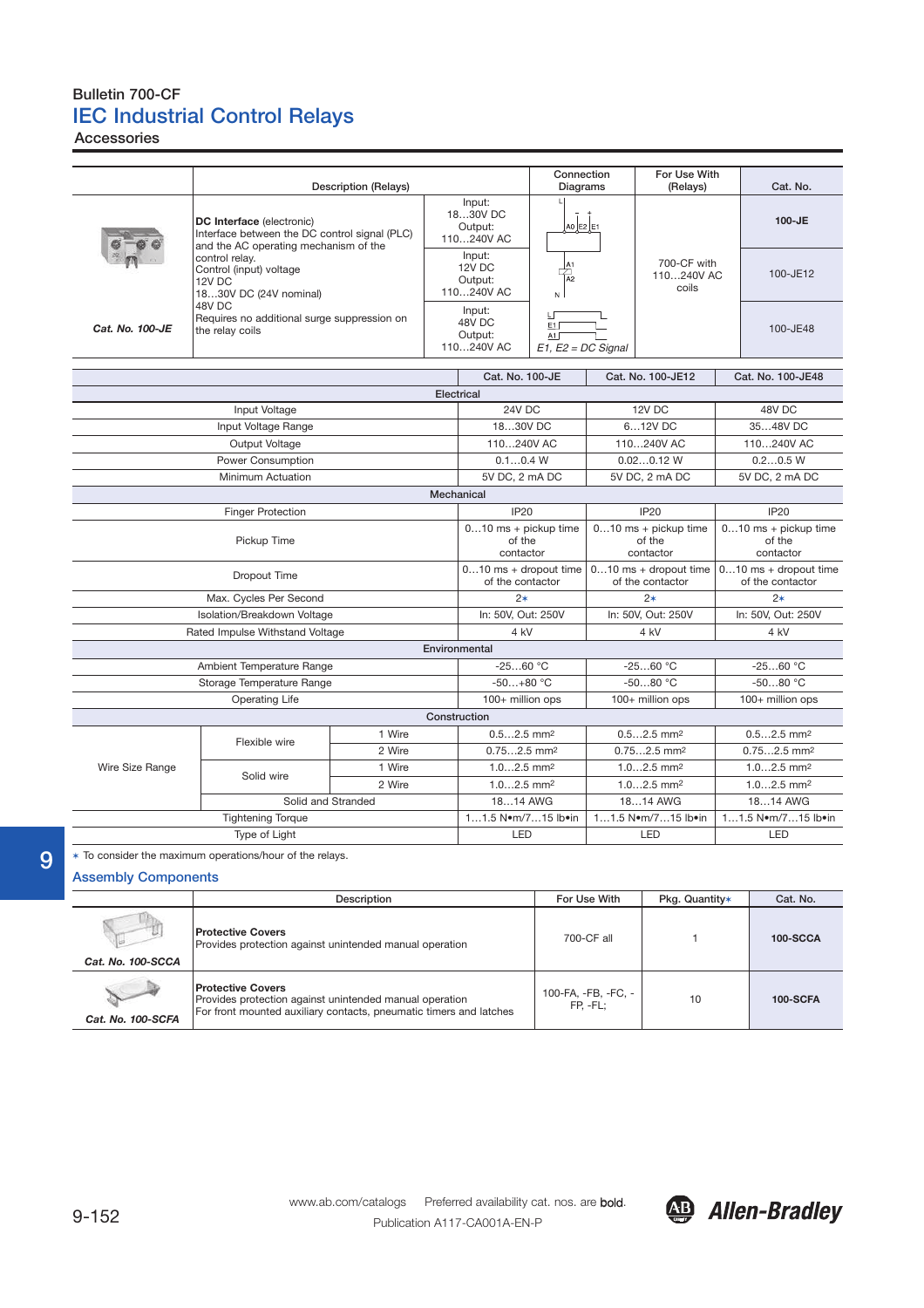## Marking Systems

Uniform labelling materials for contactors, motor startup equipment, relays, and circuit breakers.

|     | Description                                                                                                  | Pkg. Quantity* | Cat. No.       |
|-----|--------------------------------------------------------------------------------------------------------------|----------------|----------------|
| 432 | <b>Label Sheet</b><br>105 self-adhesive paper labels each, 6 x 17 mm                                         | 10             | <b>100-FMS</b> |
| 84  | <b>Marking Tag Sheet</b><br>160 perforated paper labels each, 6 x 17 mm, to be used with a transparent cover | 10             | 100-FMP        |
|     | <b>Transparent Cover</b><br>To be used with marking tag sheets                                               | 100            | <b>100-FMC</b> |
| 23  | <b>Marking Tag Adapters</b><br>To be used with marking tag: System V4/V5                                     | 100            | 100-FMA1       |
|     | System 1492 W                                                                                                |                | 100-FMA2       |

✶ Must be ordered in multiples of package quantities.

Coils



|                     |                          | <b>AC Voltages</b>       |                          | Cat. No.     | DC Coil   |                          | Cat. No.      |
|---------------------|--------------------------|--------------------------|--------------------------|--------------|-----------|--------------------------|---------------|
| <b>AC Coil Code</b> | 50Hz                     | 60Hz                     | 50/60Hz                  | 700-CF       | Code      | <b>DC Voltages</b>       | 700-CF        |
| Q                   |                          | <b>12V</b>               | —                        | <b>TA006</b> | ZR        | 9V                       | <b>TA766</b>  |
| $\mathsf R$         | <b>12V</b>               | $\overline{\phantom{0}}$ | —                        | <b>TA404</b> | ZQ        | 12V                      | <b>TA708</b>  |
| J                   | —                        | <b>24V</b>               | —                        | <b>TA013</b> | <b>DJ</b> | 24V Diode                | <b>TA714M</b> |
| Κ                   | 24V                      |                          |                          | <b>TA407</b> | ZJ        | <b>24V</b>               | <b>TA714</b>  |
| KJ                  |                          | $\qquad \qquad -$        | <b>24V</b>               | <b>TA855</b> | ZW        | 36V                      | <b>TA719</b>  |
| $\vee$              | 32V                      | 36V                      | —                        | <b>TA481</b> | ZY        | 48V                      | <b>TA724</b>  |
| W                   | 36V                      | $\overline{\phantom{0}}$ | -                        | <b>TA410</b> | ZZ        | 60V                      | <b>TA774</b>  |
| X                   | 42V                      | 48V                      |                          | <b>TA482</b> | ZB        | 64V                      | <b>TA727</b>  |
| Y                   | 48V                      |                          |                          | <b>TA414</b> | ZG        | 72V                      | <b>TA728</b>  |
| KY                  | $\overline{\phantom{0}}$ |                          | 48V                      | <b>TA860</b> | ZE        | 80V                      | <b>TA729</b>  |
| KP                  | 100V                     | $100 - 110V$             | 100V                     | <b>TA861</b> | ZD        | 110V                     | <b>TA733</b>  |
| D                   | 110V                     | 120V                     |                          | <b>TA473</b> | ZP        | 115V                     | <b>TA734</b>  |
| KD                  |                          |                          | 110V                     | <b>TA856</b> | ZS        | 125V                     | <b>TA737</b>  |
| P                   | 120V                     |                          | —                        | <b>TA425</b> | ZA        | 220V                     | <b>TA747</b>  |
| S                   | <b>127V</b>              | $\overline{\phantom{0}}$ | $\overline{\phantom{0}}$ | <b>TA428</b> | ZF        | 230V                     | <b>TA749</b>  |
| KG                  | 200V                     | 200 - 220V               | 200V                     | <b>TA862</b> | ΖT        | 250V                     | <b>TA751</b>  |
| Н                   |                          | 208V                     | —                        | <b>TA049</b> |           | —                        |               |
| L                   | 200 - 220V               | 208 - 240V               | $\overline{\phantom{0}}$ | <b>TA296</b> | —         | —                        |               |
| KL                  |                          | $\overline{\phantom{0}}$ | 200 - 230V               | <b>TA864</b> | —         | -                        |               |
| Α                   | 220V                     | 240V                     |                          | <b>TA474</b> |           |                          |               |
| F                   | 220 - 230V               | 260V                     |                          | <b>TA441</b> |           |                          |               |
| KF                  |                          |                          | 230V                     | <b>TA851</b> |           |                          |               |
| VA                  | 230 - 240V               |                          | $\overline{\phantom{0}}$ | <b>TA440</b> |           |                          |               |
| $\top$              | 240V                     | 277V                     |                          | <b>TA480</b> | —         | —                        |               |
| KA                  | —                        |                          | 240V                     | <b>TA858</b> | —         | -                        |               |
| $\mathbf{I}$        | —                        | 347V                     | $\overline{\phantom{0}}$ | <b>TA065</b> | —         |                          |               |
| Е                   |                          | 380V                     | $\overline{\phantom{0}}$ | <b>TA067</b> |           |                          |               |
| $\mathsf{N}$        | 380 - 400V               | 440V                     |                          | <b>TA071</b> | -         | -                        |               |
| <b>KN</b>           |                          |                          | 400V                     | <b>TA863</b> |           | -                        |               |
| G                   | 400-415V                 |                          |                          | <b>TA457</b> |           |                          |               |
| B                   | 440V                     | 480V                     |                          | <b>TA475</b> |           | $\overline{\phantom{0}}$ |               |
| KB                  | $\overline{\phantom{0}}$ | —                        | 440V                     | <b>TA859</b> |           |                          |               |
| M                   | 500V                     |                          |                          | <b>TA479</b> |           |                          |               |
| $\mathsf{C}$        | 550V                     | 600V                     |                          | <b>TA476</b> |           |                          |               |

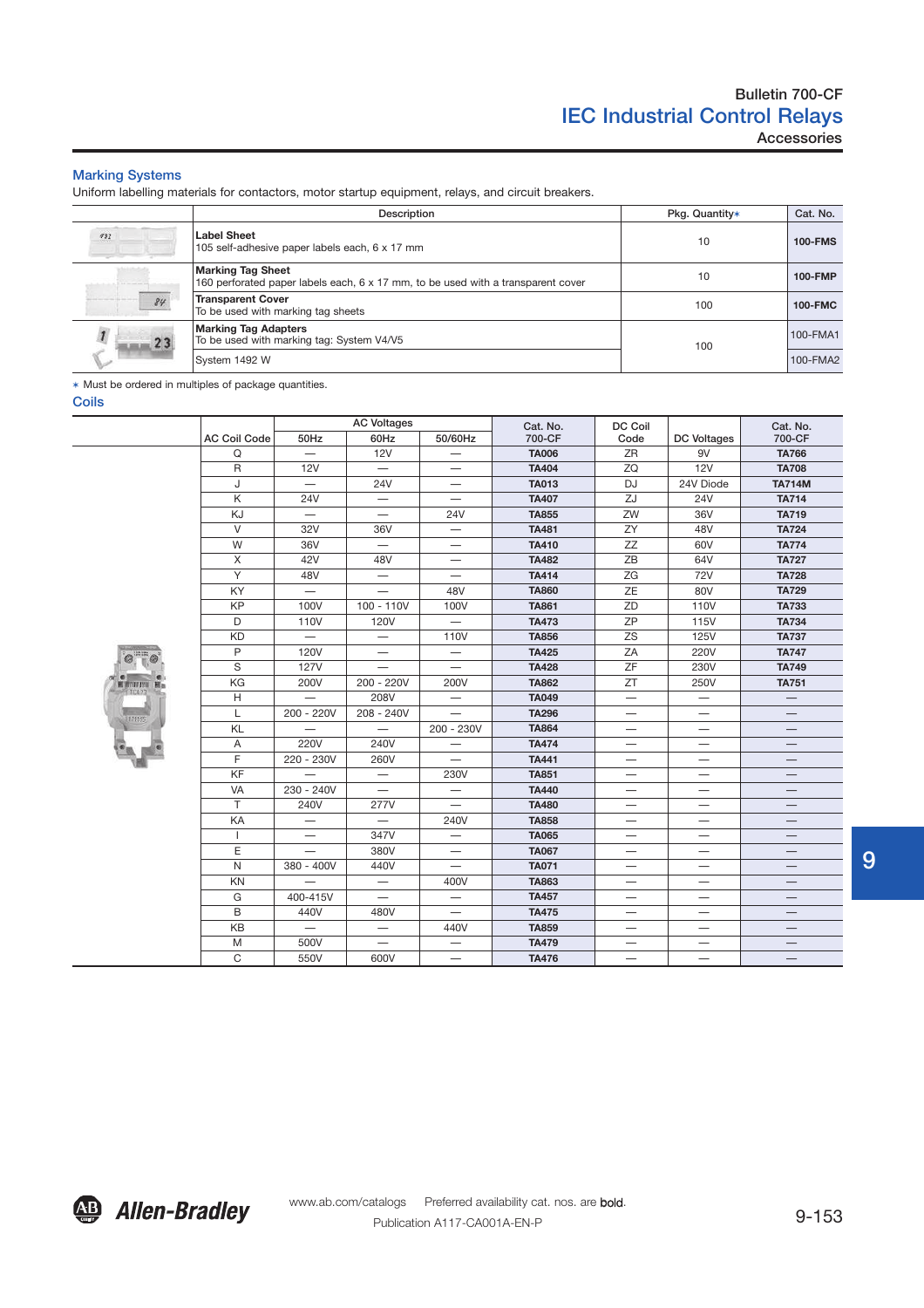# Bulletin 700-CF, 700-CFB, 700-CFM IEC Industrial Control Relays

Specifications

## **General**

|                                                  |                        |                                     | <b>Main Relay</b><br>Cat. Nos.<br>700-CF, 700S-<br><b>CF</b> | <b>Front Mounted</b><br><b>Standard</b><br>Auxiliary<br>Contacts | <b>Main Relay</b><br>Cat. No.<br>700-CFB, 700S-<br><b>CFB</b> | <b>Master Relay</b><br>Cat. No.<br>700-CFM   | <b>Front Mounted</b><br><b>Bifurcated</b><br>Auxiliary<br>Contacts | Side-mounted<br>Auxiliary<br>Contacts |  |
|--------------------------------------------------|------------------------|-------------------------------------|--------------------------------------------------------------|------------------------------------------------------------------|---------------------------------------------------------------|----------------------------------------------|--------------------------------------------------------------------|---------------------------------------|--|
|                                                  | Contact Ratings - NEMA |                                     | A600, P600                                                   | A600, Q600                                                       | A600, Q600                                                    | 2 x A600, P600                               | A600, Q600                                                         | A600, Q600                            |  |
|                                                  | Min. Contact Rating    |                                     | 17V, 10 mA                                                   | 17V, 5 mA<br>8V, 5 mA                                            |                                                               | $\overbrace{\phantom{1232211}}$              | 5V, 3 mA                                                           | 17V, 10 mA                            |  |
|                                                  |                        | <b>24V</b>                          | 10 A                                                         | 6 A                                                              | 3 A                                                           | 15 A                                         | 3 A                                                                | 6 A                                   |  |
|                                                  |                        | 48V                                 | 10 A                                                         | 6 A                                                              | 3 A                                                           | 15 A                                         | 3 A                                                                | 6 A                                   |  |
| Contact Ratings - IEC AC-15                      |                        | <b>120V</b>                         | 10 A                                                         | 6 A                                                              | 3 A                                                           | 15 A                                         | 3 A                                                                | 6 A                                   |  |
| (solenoids, contactors) at rated                 |                        | 240V                                | 10 A                                                         | 5 A                                                              | 3 A                                                           | 15 A                                         | 3 A                                                                | 5 A                                   |  |
| voltage                                          |                        | 400V                                | 6 A                                                          | 3 A                                                              | 2 A                                                           | 7.5A                                         | 2 A                                                                | 3 A                                   |  |
| IEC 60947-5-1                                    |                        | 480V/500V                           | 2.5A                                                         | 1.6A                                                             | 1.2A                                                          | 5 A                                          | 1.2A                                                               | 1.6A                                  |  |
|                                                  |                        | 600V                                | 1 A                                                          | 1 A                                                              | 0.7A                                                          | 2A                                           | 0.7A                                                               | 1A                                    |  |
|                                                  |                        | 690V                                | 1 A                                                          | 1 A                                                              | 0.7A                                                          | 2 A                                          | 0.7A                                                               | 1 A                                   |  |
|                                                  |                        | <b>n</b> th                         | 20 A                                                         |                                                                  |                                                               |                                              |                                                                    |                                       |  |
| 40 °C                                            |                        | 230V                                | 8 kW                                                         | 10 A                                                             | 10 A                                                          | 20 A                                         | 10 A                                                               | 10 A                                  |  |
| AC-12 (Control                                   |                        | 400V                                | 14 kW                                                        |                                                                  |                                                               |                                              |                                                                    |                                       |  |
| of resistive<br>loads)<br>IEC 60947-5-1          |                        | 690V                                | 24 kW                                                        |                                                                  |                                                               |                                              |                                                                    |                                       |  |
|                                                  |                        | <b>Jth</b>                          | 20 A                                                         |                                                                  |                                                               |                                              |                                                                    |                                       |  |
|                                                  | 60 °C                  | 230V                                | 8 kW                                                         | 6 A                                                              | 6 A                                                           | 20 A                                         | 6 A                                                                | 6 A                                   |  |
|                                                  |                        | 400V                                | <b>14 kW</b>                                                 |                                                                  |                                                               |                                              |                                                                    |                                       |  |
|                                                  |                        | 690V                                | 24 kW                                                        |                                                                  |                                                               |                                              |                                                                    |                                       |  |
|                                                  |                        | <b>24V</b>                          | 15 A                                                         | 10 A                                                             | 6 A                                                           | 20A                                          | 6 A                                                                | 6 A                                   |  |
| DC-12 Switching DC Loads                         |                        | 48V                                 | 10 A                                                         | 9 A                                                              | 3.2A                                                          | 20 A                                         | 3.2A                                                               | 3.2A                                  |  |
| $L/R < 1$ ms, Resistive Loads                    |                        | 110V                                | 6 A                                                          | 3.5A                                                             | 1A                                                            | 8 A                                          | 1A                                                                 | 1 A                                   |  |
| IEC 60947-5-1                                    |                        | 220V                                | 1A                                                           | 0.7A                                                             | 0.5A                                                          | 1.5A                                         | 0.5A                                                               | 0.5A                                  |  |
|                                                  |                        | 440V                                | 0.4A                                                         | 0.2A                                                             | 0.2A                                                          | 0.4A                                         | 0.2A                                                               | 0.2A                                  |  |
|                                                  |                        | <b>24V</b>                          | 5 A                                                          | 5 A                                                              | 2.5A                                                          | 5 A                                          | 2.5A                                                               | 5 A                                   |  |
|                                                  |                        | 48V                                 | 3 A                                                          | 3 A                                                              | 1.5A                                                          | 3 A                                          | 1.5A                                                               | 2.5A                                  |  |
| DC-13 IEC 60947-5-1, Solenoids<br>and contactors |                        | 110V                                | 1.2A                                                         | 1.2A                                                             | 0.6A                                                          | 1.2A                                         | 0.6A                                                               | 0.68A                                 |  |
|                                                  |                        | 220V                                | 0.6A                                                         | 0.6A                                                             | 0.3A                                                          | 0.6A                                         | 0.3A                                                               | 0.32A                                 |  |
|                                                  |                        | 440V                                | 0.3A                                                         | 0.15A                                                            | 0.15A                                                         | 0.3A                                         | 0.15A                                                              | 0.15A                                 |  |
|                                                  |                        |                                     |                                                              |                                                                  |                                                               | State of N.C. Contacts if N.O. contact welds |                                                                    |                                       |  |
|                                                  |                        | Location of welded N.O.<br>contacts |                                                              | Main                                                             |                                                               | Front aux.                                   |                                                                    | Side aux.                             |  |
|                                                  |                        | Main                                |                                                              | Open                                                             |                                                               | Open                                         |                                                                    | Open*                                 |  |
| Mechanically Linked<br>Contacts <sup></sup>      |                        | Front aux.                          |                                                              | Open                                                             |                                                               | Open                                         |                                                                    |                                       |  |

9

✶ Side mounted auxiliary contacts provide "mirror contact" performance with main poles only.

Defined in IEC 60947-5-1 annex L. Mechanically linked is a relationship between contacts of opposite types (i.e., N.O. and N.C.).

|                          |                           |                                |                 | Cat. No.<br>700-CF | Aux./Pneu<br>matic<br><b>Timer</b><br>Contact<br>(Front-<br>mounted) |
|--------------------------|---------------------------|--------------------------------|-----------------|--------------------|----------------------------------------------------------------------|
|                          | Mechanical Life           |                                | [Mil]           | 15                 | 5                                                                    |
|                          | Electrical Life           | $AC-15$<br>(240V, 3 A)         | [Mil]           | 1.5                | 1.5                                                                  |
| <b>AC Coil</b><br>Weight |                           |                                | [g]             | 390                |                                                                      |
|                          |                           | <b>Terminal Cross-Sections</b> |                 |                    |                                                                      |
|                          |                           | <b>Terminal Type</b>           |                 |                    |                                                                      |
|                          |                           | Terminal Size per IEC60 947-1  |                 | $2 \times A4$      | $2 \times A4$                                                        |
| ---                      | Solid/<br>Stranded        | Conductor                      | [mm2]           | 1.56               | 0.52.5                                                               |
|                          | ş                         | 2<br>Conductor                 | $\text{[mm2]}$  | 1.56               | 0.752.5                                                              |
|                          | Max. Wire Size per UL/CSA |                                | [AWG]           | 1610               | 1814                                                                 |
|                          | <b>Tightening Torque</b>  |                                | $[lb \cdot in]$ | 8.913.3<br>13.322  |                                                                      |
|                          | <b>Tightening Torque</b>  |                                | $[N-m]$         | 1.52.5             | 11.5                                                                 |

|             | DC Switching Ratings for 700-CF Main Poles in Series (Resistive Load at<br>60 °C |      |      |  |  |  |  |  |
|-------------|----------------------------------------------------------------------------------|------|------|--|--|--|--|--|
|             | 2 poles<br>3 poles<br>1 pole                                                     |      |      |  |  |  |  |  |
| 24/48V      | 25/20 A                                                                          | 25 A | 25 A |  |  |  |  |  |
| <b>125V</b> | 6 A                                                                              | 25 A | 25 A |  |  |  |  |  |
| <b>220V</b> | 1.5A                                                                             | 8 A  | 25 A |  |  |  |  |  |
| 440V        | 0.4A                                                                             | 1 A  | 3 A  |  |  |  |  |  |
|             |                                                                                  |      |      |  |  |  |  |  |

§ For 16 or more strands, end ferrule is required.

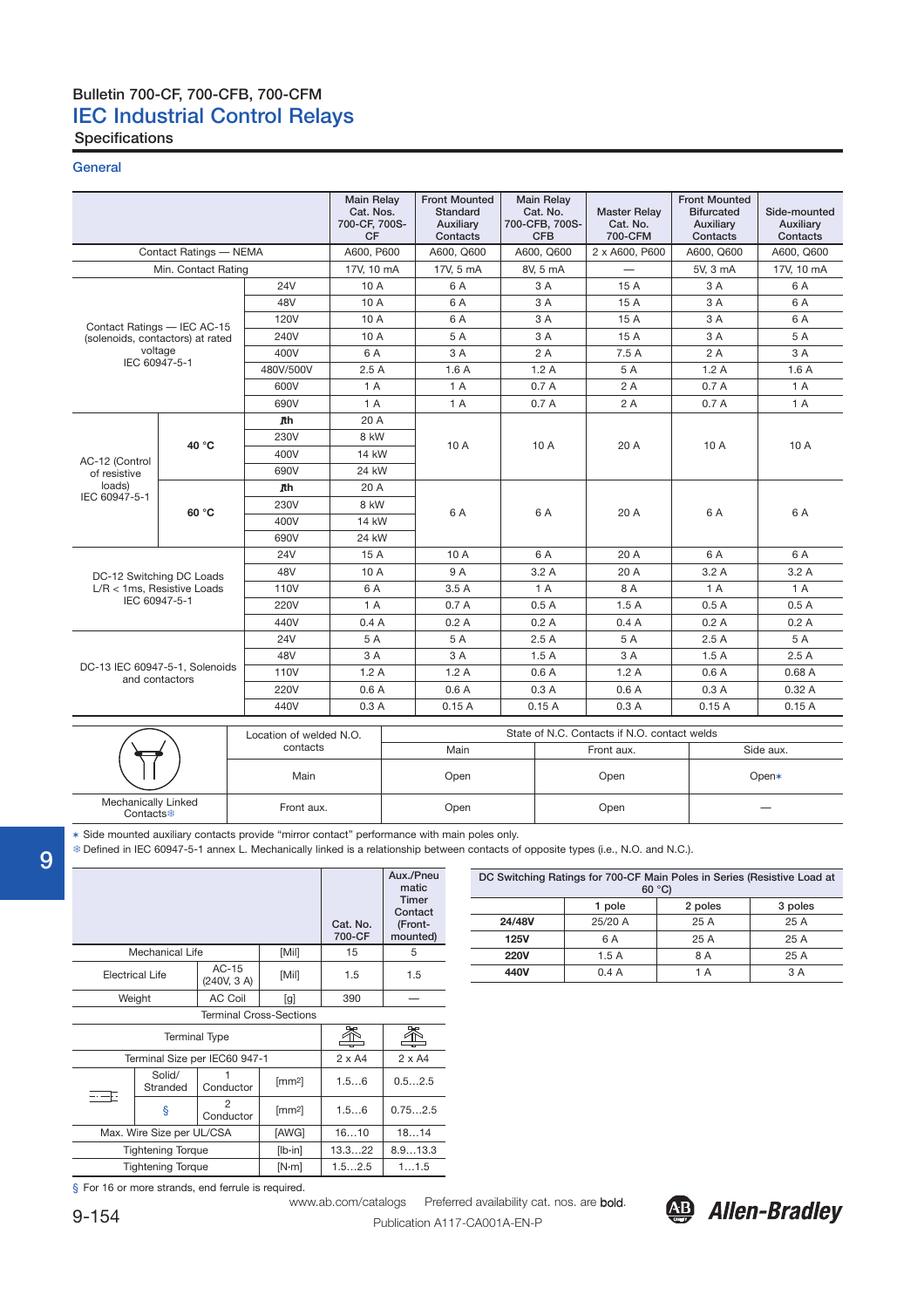# Bulletin 700-CF IEC Industrial Control Relays Specifications

| <b>Control Circuit</b>                   |                         |                                  |                 | General  |
|------------------------------------------|-------------------------|----------------------------------|-----------------|----------|
|                                          |                         |                                  | Cat. No. 700-CF |          |
|                                          |                         | <b>Operating Voltage</b>         |                 |          |
| AC 50/60 Hz                              | Pickup                  | $[x \cup_{s}]$                   | 0.851.1         |          |
|                                          | Dropout                 | [x U <sub>s</sub> ]              | 0.30.6          |          |
|                                          | Pickup                  | [x U <sub>s</sub> ]              | 0.81.1          | Rateo    |
| $DC*$                                    | Dropout                 | $[x U_s]$                        | 0.10.6          |          |
|                                          |                         | <b>Coil Consumption</b>          |                 | 1 mi     |
|                                          | Inrush                  | [VA/W]                           | 70/50           |          |
| AC 50/60 Hz                              | Seal                    | [VA/W]                           | 8/2.6           |          |
| DC (conventional)                        | Inrush/Seal             | [W]                              | 6.5             |          |
| DC (electronic)                          | Inrush (avg./<br>peak)  | [W]                              | 10/17           |          |
|                                          | Seal                    | [W]                              | 1.7             |          |
|                                          |                         | <b>Operating Times</b>           |                 |          |
| AC 50/60 Hz                              | Pickup Time             | [ms]                             | 1530            | Oper     |
|                                          | <b>Dropout Time</b>     | [ms]                             | 1060            | 15       |
|                                          | Pickup Time             | [ms]                             | 4070            | f        |
| DC (conventional)                        | <b>Dropout Time</b>     | [ms]                             | 715             | C٥       |
|                                          | Pickup Time             | [ms]                             | 2550            |          |
| DC (electronic)                          | Dropout Time            | [ms]                             | 2550            |          |
| Min OFF time                             |                         | [ms]                             | 200             |          |
| Max. ripple                              |                         |                                  | ± 15%           |          |
|                                          |                         | Latch Attachment Release, 100-FL |                 | IP2X (II |
|                                          | <b>AC</b>               | [VA/W]                           | 45/40           |          |
| Coil Consumption                         | <b>DC</b>               | [W]                              | 25              |          |
| <b>Contact Signal Duration</b>           |                         | [min./max]                       | 0.0315 s        | Ι        |
|                                          |                         | <b>Timing Attachment</b>         |                 |          |
| Reset Time, 100-                         | at min. time<br>setting | [ms]                             | 10              |          |
| ETA, 100-ETB                             | at max. time<br>setting | [ms]                             | 70              |          |
| Repeat Accuracy                          |                         |                                  | ±10%            |          |
| $F - M$<br>$\overline{1}$ $\overline{7}$ |                         | $0.05 - 4.011$<br>$-14 - 1$      |                 |          |

| General                                                |                                                                                                                                                                                                                                                                                                                                      |  |  |  |  |  |
|--------------------------------------------------------|--------------------------------------------------------------------------------------------------------------------------------------------------------------------------------------------------------------------------------------------------------------------------------------------------------------------------------------|--|--|--|--|--|
|                                                        |                                                                                                                                                                                                                                                                                                                                      |  |  |  |  |  |
| Rated Insulation Voltage U <sub>i</sub>                |                                                                                                                                                                                                                                                                                                                                      |  |  |  |  |  |
| <b>IEC</b>                                             | Cat. No. 700-CF<br>690V<br>600V<br>6 kV<br>2500V<br>115, 230, 400, 500, 690V<br>24, 48, 110, 220, 440V<br>50/60 Hz, DC<br>$-55+80$ °C (-67176 °F)<br>$-25+60$ °C (-13140 °F)<br>$-25+70$ °C (-13158 °F)<br>humid-alternating climate, cyclic,<br>per IEC 60068-2-30 and<br>DIN 50 016, 56 cycles<br>2000 m above mean sea level, per |  |  |  |  |  |
| UL: CSA                                                |                                                                                                                                                                                                                                                                                                                                      |  |  |  |  |  |
| Rated Impulse StrengthU <sub>imp</sub>                 |                                                                                                                                                                                                                                                                                                                                      |  |  |  |  |  |
| <b>High Test Voltage</b><br>1 minute (per IEC 60947-4) |                                                                                                                                                                                                                                                                                                                                      |  |  |  |  |  |
|                                                        |                                                                                                                                                                                                                                                                                                                                      |  |  |  |  |  |
| AC                                                     | Rated Voltage U <sub>e</sub><br>IEC60 947-4<br>in connected state<br>IEC 60068-2: Half sinusoidal shock<br>11 ms, 30 G (in 3 directions)<br>IEC 60068-2: Static >2 G, in normal                                                                                                                                                      |  |  |  |  |  |
| DC                                                     |                                                                                                                                                                                                                                                                                                                                      |  |  |  |  |  |
| Short-Circuit Protection gG Fuse 10 A                  |                                                                                                                                                                                                                                                                                                                                      |  |  |  |  |  |
| <b>Rated Frequency</b>                                 |                                                                                                                                                                                                                                                                                                                                      |  |  |  |  |  |
| <b>Ambient Temperature</b>                             |                                                                                                                                                                                                                                                                                                                                      |  |  |  |  |  |
| Storage                                                |                                                                                                                                                                                                                                                                                                                                      |  |  |  |  |  |
| Operation at nominal current                           |                                                                                                                                                                                                                                                                                                                                      |  |  |  |  |  |
| 15% current reduction<br>for AC-12 at $> 60 °C$        |                                                                                                                                                                                                                                                                                                                                      |  |  |  |  |  |
| <b>Corrosion Resistance</b>                            |                                                                                                                                                                                                                                                                                                                                      |  |  |  |  |  |
| Altitude                                               |                                                                                                                                                                                                                                                                                                                                      |  |  |  |  |  |
| <b>Type of Protection</b>                              |                                                                                                                                                                                                                                                                                                                                      |  |  |  |  |  |
| IP2X (IEC 60529 and DIN 40050)                         |                                                                                                                                                                                                                                                                                                                                      |  |  |  |  |  |
| <b>Shock Resistance</b>                                |                                                                                                                                                                                                                                                                                                                                      |  |  |  |  |  |
| <b>Vibration Resistance</b>                            | position no malfunction <5 G                                                                                                                                                                                                                                                                                                         |  |  |  |  |  |

✶ For 9V DC, code ZR, use operating voltage 0.65…1.3 x U<sup>s</sup> . For 24V DC, code ZJ, DJ, or EJ use operating voltage 0.7…1.25 x U<sup>s</sup> . For 110V DC, code ED use operating voltage 0.7...1.25 x U<sub>s</sub>.

### Utilization Category Table from EN 60947-5-1

Verification of Making and Breaking Capacities of Switching Elements Under Normal Conditions Corresponding to the Utilization Categories

|                         |                          | Normal Condition of Use |                  |                    |               |                  |                                                      |                                |               |  |  |  |
|-------------------------|--------------------------|-------------------------|------------------|--------------------|---------------|------------------|------------------------------------------------------|--------------------------------|---------------|--|--|--|
| Utilization<br>Category | <b>Make</b> <sup>+</sup> |                         |                  | Break <sup>±</sup> |               |                  | Number and Rate of Making and Breaking<br>operations |                                |               |  |  |  |
|                         | $I/I_{\rm e}$            | U/U <sub>e</sub>        | $\cos \Psi$      | $I/I_{\rm e}$      | $U/U_{\rm e}$ | $\cos w$         | No. operating<br>cycless                             | Operating cycles per<br>minute | ON time $[s]$ |  |  |  |
| $AC-12H$                |                          |                         | 0.9              |                    |               | 0.9              | 6050                                                 | 6                              | 0.05          |  |  |  |
| $AC-13H$                | 2                        |                         | 0.65             |                    |               | 0.65             | 6050                                                 | 6                              | 0.05          |  |  |  |
| $AC-14H$                | 6                        |                         | 0.3              |                    |               | 0.3              | 6050                                                 | 6                              | 0.05          |  |  |  |
| $AC-15H$                | 10                       |                         | 0.3              |                    |               | 0.3              | 6050                                                 | 6                              | 0.05          |  |  |  |
| DC                      |                          |                         | $T_{0.95}$       |                    |               | $T_{0.95}$       | --                                                   |                                |               |  |  |  |
| <b>DC-12</b>            |                          |                         | 1 ms             |                    |               | 1 ms             | 6050                                                 | 6                              | $0.05 -$      |  |  |  |
| <b>DC-13</b>            |                          |                         | $6 \times P$ +   |                    |               | $6 \times P$ +   | 6050                                                 | 6                              | $0.05 -$      |  |  |  |
| $DC-14H$                | 10                       |                         | 15 <sub>ms</sub> |                    |               | 15 <sub>ms</sub> | 6050                                                 |                                | $0.05 -$      |  |  |  |

 $I<sub>e</sub>$  Rated operational current, I Current to be made or broken

U<sup>e</sup> Rated operational voltage, U Voltage before make

PU<sub>e</sub>l<sub>e</sub> Steady-state power consumption (W)

*T*0.95 Time to reach 95% of the steady-state current (ms)

<sup>**<sup>8</sup>** See sub-clause 8.3.3.5.2.</sup>

‡ For tolerances on test quantities, see sub-clause 8.3.2.2.

§ The first 50 operating cycles shall be run at  $U/U<sub>e</sub>=1.1$  with the loads set at  $U<sub>e</sub>$ .

♣ The value "6 x *P*" results from an empirical relationship which is found to represent most DC magnetic loads to an upper limit of P = 50 W, e.g., 6 x *P*= 300 W.

 $\blacktriangleright$  The ON time shall be at least equal to  $T_{0.95}$ .

**Allen-Bradley** 

!Where the break current differs from the make current value, the ON time refers to the make current value after which the current is reduced to the break current value for a suitable period e.g., 0.05 s.

www.ab.com/catalogs Preferred availability cat. nos. are bold.